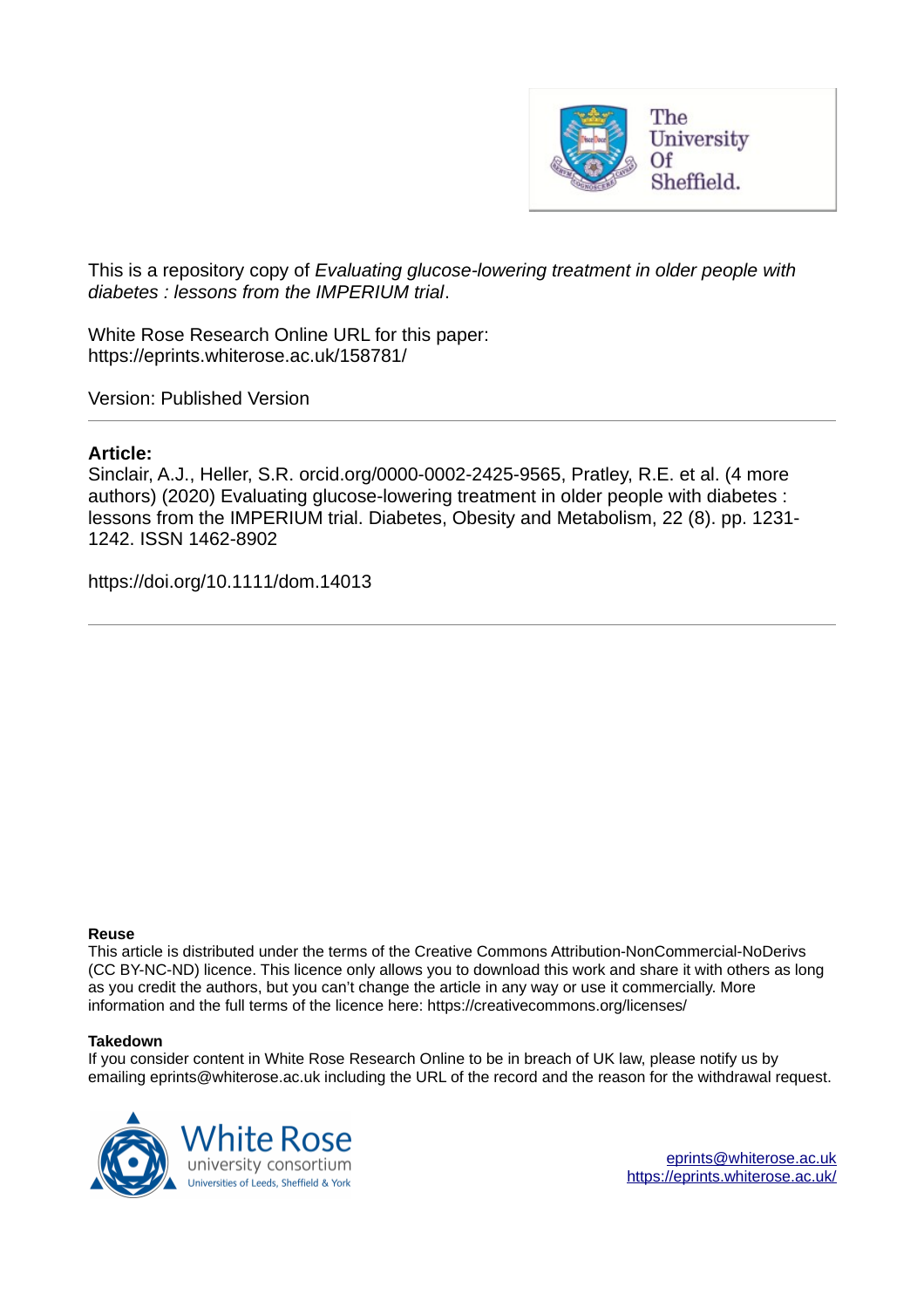# REVIEW ARTICLE



**WILEY** 

# Evaluating glucose-lowering treatment in older people with diabetes: Lessons from the IMPERIUM trial

Alan J. Sinclair MD $^{1,2}$   $\bullet$   $\,$   $\,$   $\,$  Simon R. Heller MD $^{3}$   $\bullet$   $\,$   $\,$   $\,$  Richard E. Pratley MD $^{4}$   $\bullet$   $\,$   $\,$   $\,$ Ran Duan PhD $^5$  | Robert J. Heine MD $^5$  | Andreas Festa MD $^6$  | Jacek Kiljański MD $^7$ 

1 Foundation for Diabetes Research in Older People, Diabetes Frail Limited, Worcestershire, UK

<sup>2</sup>King's College, London, UK

<sup>3</sup>Department of Oncology & Metabolism, University of Sheffield, Sheffield, UK

<sup>4</sup>AdventHealth Translational Research Institute for Metabolism and Diabetes, Orlando, Florida

5 Eli Lilly and Company, Indianapolis, Indiana

6 1st Medical Department, LK Stockerau, Niederösterreich, Austria

<sup>7</sup>Eli Lilly and Company, Warsaw, Poland

#### Correspondence

Jacek Kiljański, MD, Eli Lilly and Company, Eli Lilly Polska Sp.zo.o. ul. Żwirki i Wigury 18a, 02-092 Warsaw, Poland. Email: kiljanski\_jacek@lilly.com

Funding information This work was funded by Eli Lilly and Company.

#### Abstract

Understanding the benefits and risks of treatments to be used by older individuals (≥65 years old) is critical for informed therapeutic decisions. Glucose-lowering therapy for older patients with diabetes should be tailored to suit their clinical condition, comorbidities and impaired functional status, including varying degrees of frailty. However, despite the rapidly growing population of older adults with diabetes, there are few dedicated clinical trials evaluating glucose-lowering treatment in older people. Conducting clinical trials in the older population poses multiple significant challenges. Despite the general agreement that individualizing treatment goals and avoiding hypoglycaemia is paramount for the therapy of older people with diabetes, there are conflicting perspectives on specific glycaemic targets that should be adopted and on use of specific drugs and treatment strategies. Assessment of functional status, frailty and comorbidities is not routinely performed in diabetes trials, contributing to insufficient characterization of older study participants. Moreover, significant operational barriers and problems make successful enrolment and completion of such studies difficult. In this review paper, we summarize the current guidelines and literature on conducting such trials, as well as the learnings from our own clinical trial (IMPERIUM) that assessed different glucose-lowering strategies in older people with type 2 diabetes. We discuss the importance of strategies to improve study design, enrolment and attrition. Apart from summarizing some practical advice to facilitate the successful conduct of studies, we highlight key gaps and needs that warrant further research.

#### KEYWORDS

antidiabetic drug, clinical trial, diabetes complications, glycaemic control, hypoglycaemia

# 1 | INTRODUCTION

The growing diabetes pandemic coupled with significant improvements in medical care has resulted in a rise in an older population with diabetes (≥65 years old). The International Diabetes Federation estimated a global diabetes prevalence of 9.6% in people older than 65 years. $^{\rm 1}$  It is much higher in some countries such as the United States where 25% of adults ≥65 years of age were diagnosed with diabetes and about 48% with prediabetes as of  $2015<sup>2</sup>$  This prevalence is estimated to increase 4.5-fold from 2005 to 2050 in those ≥65 years of age.<sup>3</sup>

Older people with diabetes comprise a heterogeneous population with unique medical, psychological and social needs. They often have a number of geriatric syndromes such as frailty, cognitive impairment, depression, urinary incontinence, falls and fractures, vision and hearing

This is an open access article under the terms of the Creative Commons Attribution-NonCommercial-NoDerivs License, which permits use and distribution in any medium, provided the original work is properly cited, the use is non-commercial and no modifications or adaptations are made. © 2020 The Authors. Diabetes, Obesity and Metabolism published by John Wiley & Sons Ltd.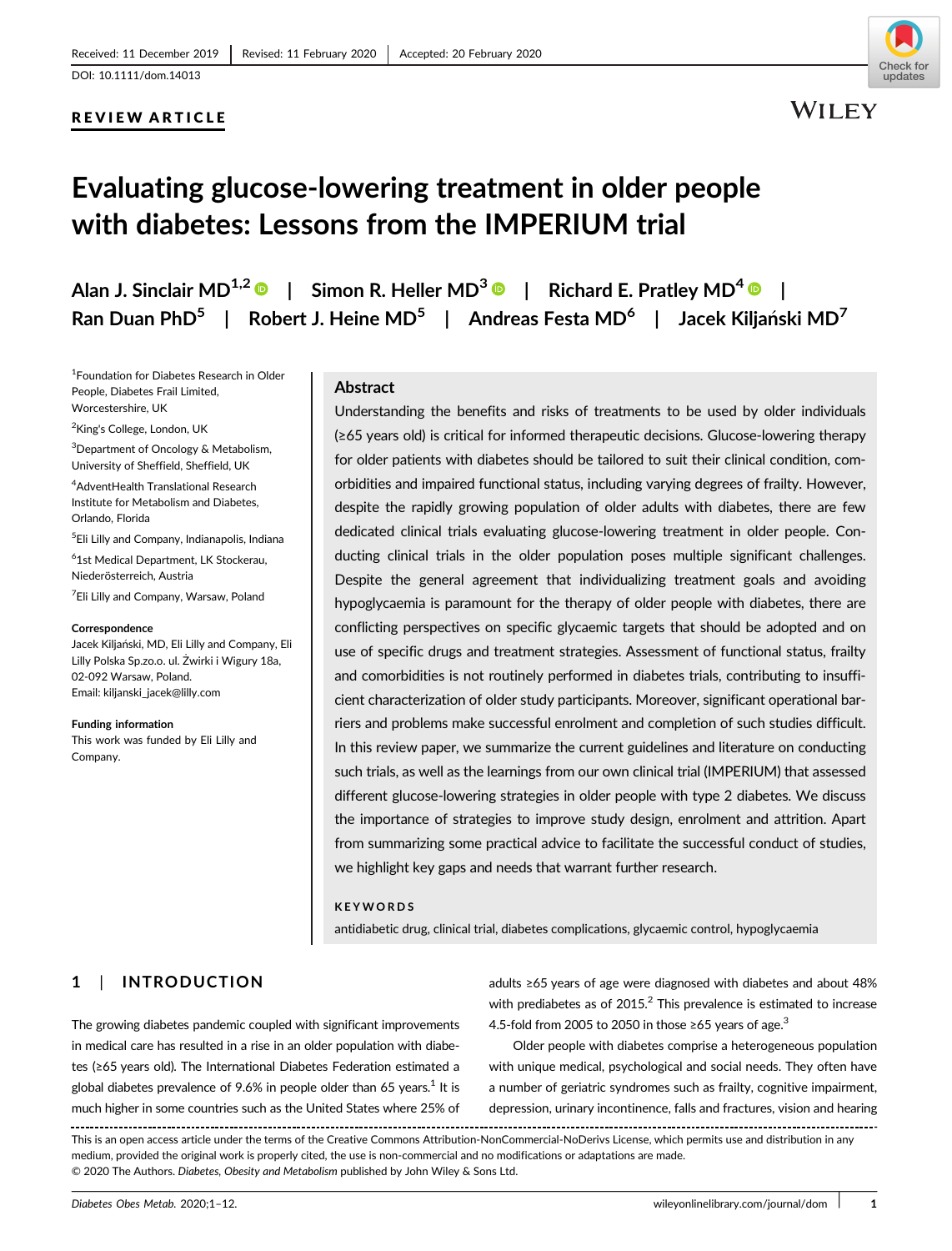impairment, and persistent pain, which add to the complexity and burden of diabetes.<sup>4</sup> Frailty is of particular relevance because frail older individuals have lower functional reserves and are more vulnerable to comorbidities, adverse events and mortality. Frailty may also change the course and natural history of diabetes and trigger the need for modifications of glucose-lowering treatment. Weight loss, which is typically associated with frailty, may reverse the tendency to hyperglycaemia, promote normoglycaemia and increase the risk of hypoglycaemic episodes with or without pharmacological therapy.<sup>5</sup>

Older patients with diabetes may also have several comorbidities such as cardiovascular disease and microvascular complications.<sup>4</sup> This increases the use of prescription and over-the-counter medications, resulting in higher rates of polypharmacy in older adults.<sup>6</sup> In 2011, >85% of people in the United States aged 62-85 years used at least one, and more than one-third of them used five or more prescription medicines.<sup>7</sup> Polypharmacy increases the risk of drug interactions and adverse events.<sup>8</sup> Other age-related phenomena such as impairment of renal or hepatic excretory function might result in altered pharmacokinetics of the drugs, making older patients more vulnerable to adverse events, including hypoglycaemia, than younger patients.

Hypoglycaemia in older people receiving glucose-lowering therapy may carry a significant risk of morbidity and mortality. $9,10$  The consequences of hypoglycaemia range from life-threatening cardiovascular events triggered by severe hypoglycaemia episodes to physical and cognitive dysfunction, frailty, disability and mortality resulting from repeated non-severe episodes.<sup>11</sup>

Acknowledging the differences between older and younger patients, the International Conference on Harmonization (ICH) guideline on geriatrics (E7)<sup>12</sup> called for the inclusion of representative older patients with concomitant therapies and comorbidities in drug development trials (Table 1). The ICH guideline has been adopted by regulatory bodies including the European Medicines Agency ( $EMA$ )<sup>14</sup> and the US Food and Drug Administration (FDA) and six other ICH member countries.<sup>15</sup> Table 1 provides a summary of requirements set by the ICH and EMA regarding the inclusion of older patients in drug development clinical trials.

Besides pharmacokinetics, pharmacodynamics, safety and efficacy of the drug, other aspects of drug therapy such as patient acceptability, dosage and route of administration, dosing frequency, formulations, excipients, container closures, devices, technologies, product information, medication management and recognition might be very relevant for older drug users and have been discussed in the reflection paper on the pharmaceutical development of medicines for use in the older population published by the EMA.<sup>14</sup>

This review summarizes current literature and guidelines on conducting clinical trials evaluating glucose-lowering therapies in older patients with diabetes. We also share our experience with regards to the planning, designing, implementing and reporting of clinical trials involving older patients in need of glucose-lowering therapy based on our learnings from the randomized clinical trial entitled, "Individualized treatMent aPproach for oldER vulnerable patIents; a randomized, controlled stUdy in type 2 diabetes Mellitus" (IMPERIUM study; NCT02072096).<sup>16</sup> This was the first study conducted in vulnerable adults ≥65 years of age with type 2 diabetes, which aimed at evaluating different treatment strategies to lower blood glucose in frail older patients.

# 2 | WHY IS IT DIFFICULT TO CONDUCT DIABETES TRIALS IN OLDER PATIENTS?

Despite significant progress in diabetes clinical research, information about outcomes of glucose-lowering treatments in older patients remains limited. Understanding the reasons behind such scarcity of data may help develop solutions for this problem.

#### 2.1 | Conflicting perspectives on treatment goals

It is widely accepted that blood glucose should be lowered in older patients with diabetes while reducing or even avoiding the risk of hypoglycaemia. $1,4,17$  The extent to which blood glucose should be

|  | <b>TABLE 1</b> Regulatory guidance on inclusion of older patients in clinical trials |  |  |  |
|--|--------------------------------------------------------------------------------------|--|--|--|
|--|--------------------------------------------------------------------------------------|--|--|--|

|                   | Guidance                                                                                                                                                                                                                                                                                                                                                                                                                                                                                                                                                                                                                                                                                                                                                                                                                                                                                                                                          |
|-------------------|---------------------------------------------------------------------------------------------------------------------------------------------------------------------------------------------------------------------------------------------------------------------------------------------------------------------------------------------------------------------------------------------------------------------------------------------------------------------------------------------------------------------------------------------------------------------------------------------------------------------------------------------------------------------------------------------------------------------------------------------------------------------------------------------------------------------------------------------------------------------------------------------------------------------------------------------------|
| ICH $E7^{12}$     | • Trial population should be representative of the population that will use the drug.<br>Call for inclusion of patients that are $\geq$ 75 years old and receiving treatments or having medical problems common in<br>$\circ$<br>geriatric populations.<br>• Exclusion of patients based on upper age limits, comorbid conditions and concomitant illnesses is no longer justified (unless<br>there is a reason to believe that inclusion may endanger them or lead to difficulties in interpreting study results).<br>• Phase 2 and 3 trials should include a minimum meaningful number of older participants.<br>○ For medicines intending to treat diseases present in older patients but not unique to them, at least 100 participants<br>should be $\geq 65$ years old (with the exception of uncommon diseases).<br>○ For medicines intended for diseases associated with ageing, $\geq$ 50% of participants should be $\geq$ 65 years old. |
| EMA <sup>13</sup> | • Requires "reasonable" number of older patients (of age 65-74, 75-84 and 85+ years old) that will allow presentation of data<br>for these age groups to confirm their consistency with results obtained from younger populations.<br>• Calls for functional characterization of older patients participating in the trials to ensure that they truly represent the target<br>patient population and include vulnerable (frail) geriatric patients.<br>• Recommends use of the short physical performance battery or gait speed as the instruments that best fulfil criteria of the<br>prognostic value, validation status, feasibility and ease of use, time needed, ease of investigator's training, and cost.                                                                                                                                                                                                                                  |

Abbreviations: EMA, European Medicines Agency; FDA, Food and Drug Administration; ICH, International Conference on Harmonisation.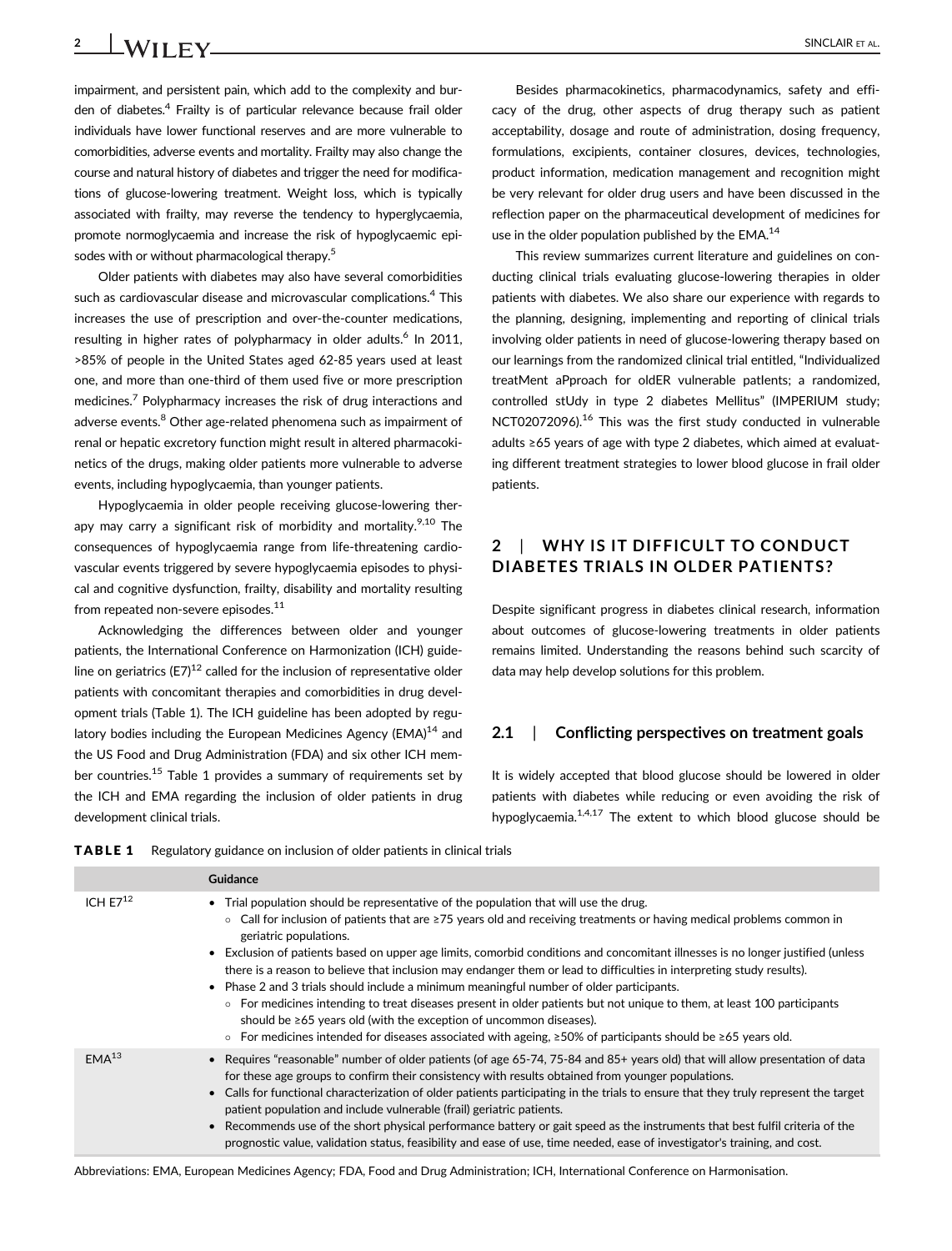SINCLAIR ET AL.  $\text{WII} \, \text{FV}$   $\frac{3}{3}$ 

lowered, the best ways to achieve glycaemic targets and the choice of glucose-lowering therapies are frequently extrapolated from studies conducted in younger individuals.

A belief that older patients may benefit from normalizing blood glucose levels may lead to setting overly ambitious glycaemic goals for participants of clinical trials and ultimately to their "overtreatment" in real-world clinical practice.<sup>18-20</sup> While there is an agreement that glycated haemoglobin (HbA1c) of ≤7% (≤53 mmol/mol) is a reasonable target for most adults, the assumption that lowering blood glucose reduces microvascular complications, as well as prevents cardiovascular events may not be true for patients with a short life expectancy. $21$ The risk of adverse events with glucose-lowering treatment may outweigh the benefits of preventing microvascular complications in frail older patients. A range of alternative glycaemic targets have been proposed for older patients with diabetes, e.g., <7.5% (<59 mmol/mol), <8.0% (<64 mmol/mol), <8.5% (<69 mmol/mol) or 8.0%-9.0% (64-75 mmol/mol), depending on the overall health status, duration of diabetes, life expectancy, treatment burden and vulnerability to hypoglycaemia. However, none of the goals set for an older population have been validated in dedicated clinical trials, let alone cardiovascular outcome clinical trials. The UK Prospective Diabetes Study<sup>21,22</sup> excluded patients at the age of ≥65 years and the subgroup analysis of other trials (ACCORD, ADVANCE, VADT) evaluating the role of glycaemic control in the prevention of cardiovascular outcomes did not result in conclusive findings.23-27 This lack of standardized treatment goals poses a challenge for those who design clinical trials. Investigators caring for older patients who have shorter life expectancy, comorbidities, polypharmacy, increased risk of complications and of adverse events, as well as geriatric syndromes such as memory impairment and frailty may be reluctant to follow stringent glycaemic goals set in a study.

While long-term benefits of lowering blood glucose have not been studied and hence are unproven in older adults, there is an agreement that detrimental effects of hypoglycaemia in older individuals are more pronounced and clinically relevant compared with those in younger individuals. Older age is a well-recognized predisposing factor for any type of hypoglycaemia in diabetes. $28,29$  The consequences of hypoglycaemia in older patients may range from deteriorating quality of life, ambulatory difficulties, falls, fractures and cognitive impairment to grave life-threatening episodes of seizure, coma, cardiovascular events, arrhythmia and hospitalizations.<sup>30,31</sup> Therefore, balancing the potential benefits of improved glycaemic control and the risk of hypoglycaemia is an important goal of diabetes treatment for older patients.

## 2.2 | Acceptability of newer treatment options in older patients

Conventionally used glucose-lowering treatments such as insulins, sulphonylureas and meglitinides increase the risk of hypoglycaemia, which for decades has been considered a price to be paid for improved glycaemic control. Recent oral and injectable therapies that per se do not increase the risk of hypoglycaemia may be used as stand-alone or combination treatment.

Over the last few years, studies for some of the hypoglycaemianeutral sodium-glucose cotransporter-2 inhibitors (SGLT-2is) and glucagon-like peptide-1 receptor agonists (GLP-1 RAs) have shown an additional benefit of lowering cardiovascular events in patients with type 2 diabetes with cardiovascular disease $32-37$  or without.<sup>38</sup> These trials have involved a large proportion of older patients, yet overall study populations were generally younger and may have had different characteristics than typical older patients. Demonstrating consistency of findings for the overall cardiovascular outcomes study population and older participant subgroups may support extrapolation of results.<sup>38-40</sup> However, despite evidence supporting use of newer hypoglycaemia-neutral treatments, in real world clinical practice, older patients including those at high risk of hypoglycaemia continue to use sulphonylureas and insulin for a variety of reasons.<sup>20</sup>

Cardiovascular benefits may become apparent in a long-term perspective and, therefore, may be irrelevant in the case of patients with limited life expectancy. On the other hand, rare adverse events of therapies may be of greater concern in older patients. Examples include volume depletion in older patients using  $SGLT-2is, <sup>41,42</sup>$  nausea and gastrointestinal adverse events with GLP-1 RAs, $43$  or increased risk of fractures and heart failure with thiazolidinediones.<sup>44,45</sup> Weight loss, a benefit of SGLT-2i or GLP-1 RA therapy, may not be desirable for many older patients who are already lean. Finally, the higher costs of the novel diabetes treatments may prevent broader access to older individuals.

Thus, shorter life expectancy, comorbidities, polypharmacy, increased risk of complications and of adverse events, geriatric syndromes such as memory impairment and frailty, and lastly economic considerations make treatment goals and therapeutic choices in older patients different from those accepted as standard for treatment in younger patients.

#### 2.3 | Issues with participation of older patients in clinical trials

Many clinical trials enrol participants who are considerably younger than a representative population of patients affected by the diseases studied. This problem has been reported across different therapeutic areas such as heart failure, hypertension, Alzheimer's disease, colorectal cancer and depression, as well as diabetes. $46,47$  Older patients may be excluded from participation because of explicitly set age limits or, much more often, because inclusion and exclusion criteria indirectly limit their participation based on comorbidities, polypharmacy, cognitive impairment, short life expectancy and other factors.<sup>14,47</sup> Even if the enrolment and exclusion criteria allow participation of older people in clinical trials, relatively few might get enrolled even if their enrolment is desired. Barriers leading to their underrepresentation may be related to concerns about greater drug toxicity, poor compliance, mobility issues and reliance on assistance of caregivers. Even if they are enrolled, older study participants may not represent the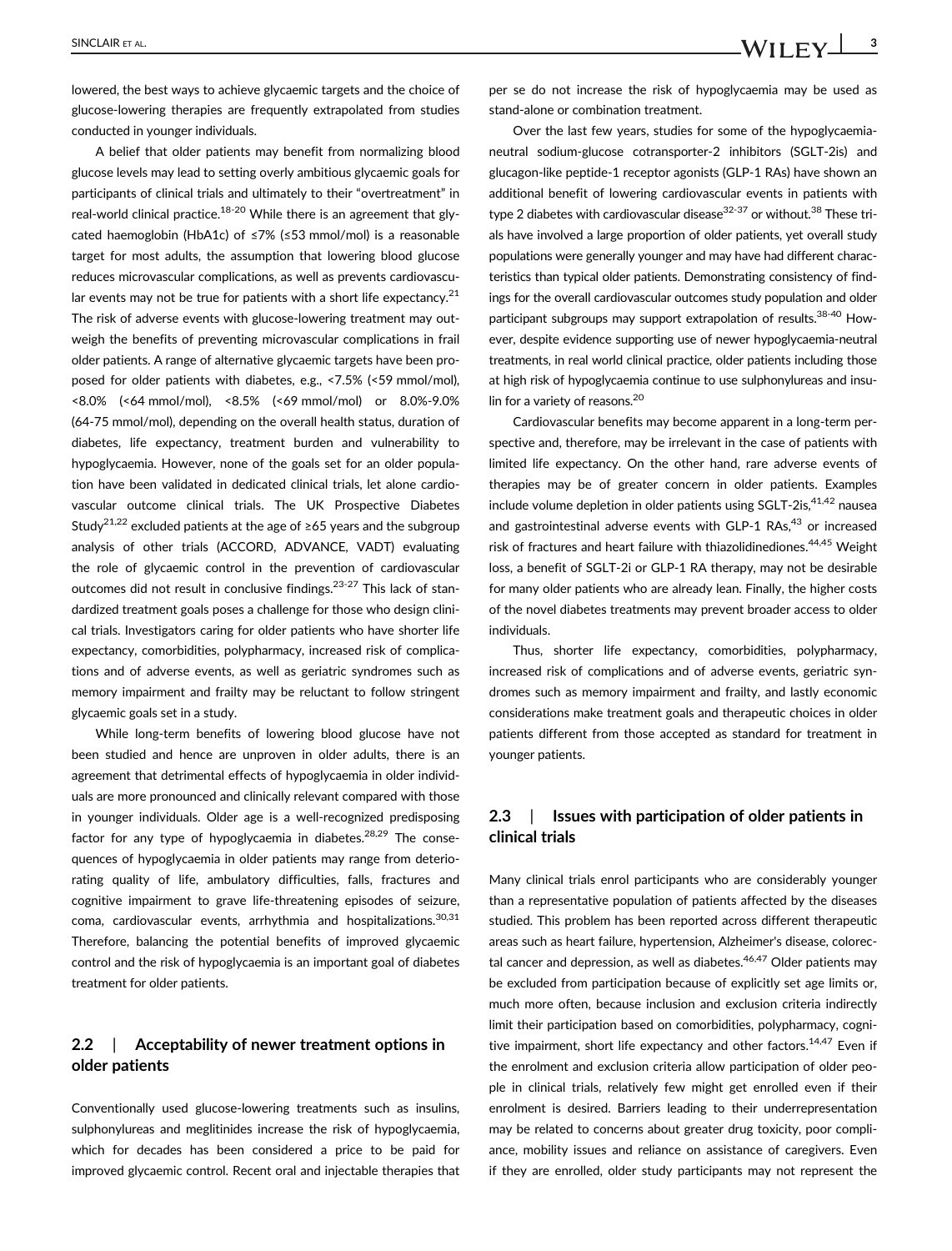# TABLE 2 Problems and issues in diabetes trials involving older patients

| <b>Problems and issues in diabetes</b><br>trials involving older patients<br>relevant to | <b>Description</b>                                                                                                                         | <b>Potential solutions</b>                                                                                                                                                                                                                                                                                                                                                                                                                  |
|------------------------------------------------------------------------------------------|--------------------------------------------------------------------------------------------------------------------------------------------|---------------------------------------------------------------------------------------------------------------------------------------------------------------------------------------------------------------------------------------------------------------------------------------------------------------------------------------------------------------------------------------------------------------------------------------------|
| Investigators                                                                            | Lack of experience in assessment<br>and care of older patients.                                                                            | Additional training offered to the site staff including information<br>about conducting trials with regards to communication,<br>sensory, mobility and cognitive problems in older people. <sup>46</sup>                                                                                                                                                                                                                                    |
|                                                                                          | Lack of suitable patients in typical<br>trial centres.                                                                                     | Involvement of different types of sites (geriatric clinics, primary<br>care, internal medicine, community-based clinics and services).                                                                                                                                                                                                                                                                                                      |
|                                                                                          | Lack of motivation to recruit older<br>patients if younger ones are<br>eligible.                                                           | Setting age-specific enrolment targets. <sup>46</sup>                                                                                                                                                                                                                                                                                                                                                                                       |
|                                                                                          | Therapeutic inertia.                                                                                                                       | • Involvement of investigators and patient advocates in<br>protocol development.<br>• Simplification of the protocol.<br>Monitoring treatment decisions (e.g., in electronic database).                                                                                                                                                                                                                                                     |
| Study participants                                                                       | Lack of interest or inability to<br>participate in studies.                                                                                | • Incentives for patients (e.g., reimbursement, meals,<br>education).<br>Involving primary care practices rather than secondary.<br>Social interactions, addressing altruism as a factor improving<br>participation. <sup>46</sup>                                                                                                                                                                                                          |
|                                                                                          | Lack of awareness of trial.                                                                                                                | Information, advertising through appropriate channels used by<br>the intended age group.                                                                                                                                                                                                                                                                                                                                                    |
|                                                                                          | Concerns about safety of the study<br>treatment.                                                                                           | • Understandable study treatment information, simplification<br>of informed consent.<br>Additional time offered to older patients.<br>$\bullet$                                                                                                                                                                                                                                                                                             |
|                                                                                          | Need assistance to get to the study<br>sites or follow the protocol.                                                                       | Provision of care for those the patients are responsible for. <sup>46</sup><br>Logistical support (transportation to the sites or study visits<br>$\bullet$<br>at home/institution where patients stay).<br>Home-based trials, visits, investigative procedures. <sup>46</sup><br>Simplification of protocols, flexible time for the study visits.<br>• Avoidance of additional visits, i.e., telephone visits, other<br>indirect contacts. |
|                                                                                          | No functional characterization.                                                                                                            | Introduction of simple user-friendly tools to assess comorbidities<br>and functional status (frailty, cognitive function).                                                                                                                                                                                                                                                                                                                  |
|                                                                                          | Discontinuations.                                                                                                                          | Study sample size adjustments based on higher than expected<br>dropouts.                                                                                                                                                                                                                                                                                                                                                                    |
| Caregivers                                                                               | Lack of motivation to ensure trial<br>participation.                                                                                       | • Incentives for caregivers to motivate compliance with the<br>protocol.<br>• Providing incentives for transportation, parking, etc.<br>• Providing caregiver with specific information and literature to<br>support their critical role.<br>• Collecting patient-reported outcomes from caregivers.                                                                                                                                        |
| Facilities where patients stay                                                           | Need for acceptance from the<br>institutions' leadership and staff.<br>Informed consent from family,<br>caregivers and not from a patient. | Establishing good communication and relationship with facility<br>administration and staff including provision of study<br>information brochures, published research and face-to-face<br>communication.                                                                                                                                                                                                                                     |
|                                                                                          | Mistrust of clinical research.                                                                                                             | Building awareness and trust by explaining the need for clinical<br>studies.                                                                                                                                                                                                                                                                                                                                                                |
|                                                                                          | Perception of additional workload<br>and cost.                                                                                             | Reimbursement and recognition for the facility staff.<br>$\bullet$<br>Discussion of costs, informed consent, and other potential<br>issues early.<br>Engaging facility management and staff at the time of<br>$\bullet$<br>enrolment.<br>Periodic follow-up meetings with the facility management<br>and staff.                                                                                                                             |

(Continues)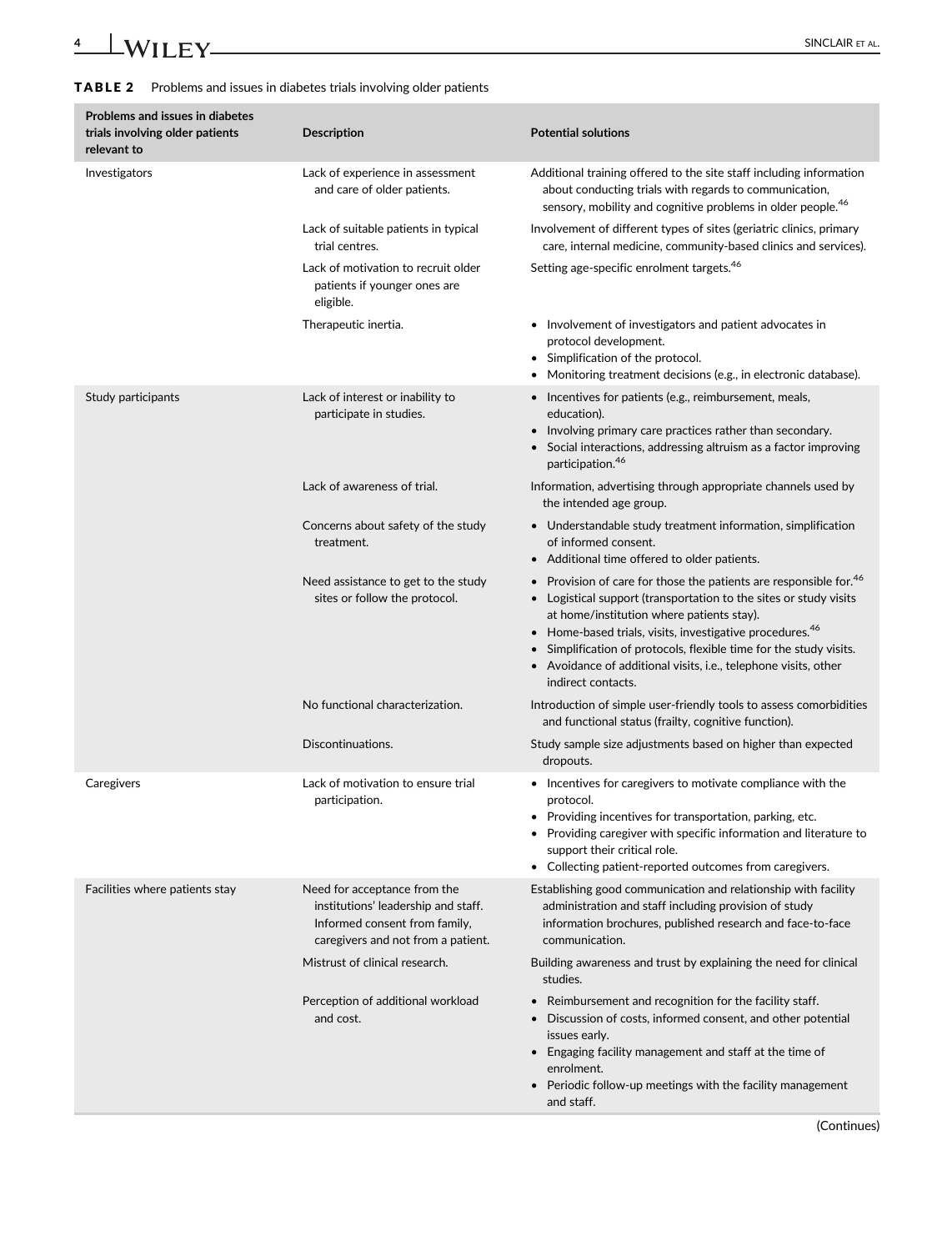#### TABLE 2 (Continued)

| Problems and issues in diabetes<br>trials involving older patients<br>relevant to | <b>Description</b>                                                                                                                                                           | <b>Potential solutions</b>                                                                                                                                                                                                                    |
|-----------------------------------------------------------------------------------|------------------------------------------------------------------------------------------------------------------------------------------------------------------------------|-----------------------------------------------------------------------------------------------------------------------------------------------------------------------------------------------------------------------------------------------|
| Study design, goals and endpoints                                                 | Lack of accepted standards of<br>treatment and treatment goals in<br>older patients.                                                                                         | Need for earlier involvement of stakeholders (clinicians, patients,<br>caregivers, and payers), at the stage of study design<br>development.                                                                                                  |
|                                                                                   | Need for individualization of therapy<br>goals (no "one size fits all"<br>endpoints).                                                                                        | Individualization of glycaemic targets.                                                                                                                                                                                                       |
|                                                                                   | Enrolled patients may not represent<br>real-life population.                                                                                                                 | Conducting clinical trials in primary care centres rather than in<br>specialty care. <sup>46</sup>                                                                                                                                            |
| Study sponsors                                                                    | High costs and complexity of the<br>trials because of higher numbers<br>of patients, costs associated with<br>support for patients and<br>caregivers (e.g., transportation). | Setting evidence-based minimal requirements for participation<br>of older patients and specific subgroups by regulatory<br>agencies and ethical review boards; providing regulatory<br>incentives for successful inclusion of older patients. |

real-world geriatric population in terms of functional status and comorbidities as relatively fit individuals are more likely to participate in clinical trials. Functional characterization of the older study participants and assessment of frailty remains exceptional rather than a routine procedure in diabetes clinical research.

Older patients with diabetes typically attend different types of clinics than the typical diabetes and endocrine clinical research sites. They may receive diabetes care from their primary care clinics, geriatricians, internal medicine clinics or institutional health care professionals (Table 2). Many receive their care through assisted living services while in nursing homes or chronic care facilities. Older patients commonly have multiple comorbidities and thus conflicting priorities, and limited time and interest in participation. They may not be able to reach the sites or require caregiver assistance to get to the site for study visits. It is particularly difficult for protocols with multiple and long study visits, e.g., in case of multiple tests or procedures that require remaining at the investigative sites for hours. Telephone discussions, which are common for protocols requiring frequent monitoring and treatment adjustments such as insulin titrations, may address this problem to some extent. However, frequent calls continue to be a burden as common age-related sensory or memory impairments can make telephone discussions difficult.

Investigators and site staff may lack expertise in managing older patients and may be reluctant to pursue glycaemic targets that may be perceived as ambitious and treatments that require therapy adjustments. Thus, in trials requiring changes or intensification of therapy such as insulin titration studies, we observe the phenomenon of so-called "clinical inertia", where the treatment decisions are delayed, or the protocol guidance is not fully followed. Inertia in clinical trials probably reflects conflict of the protocol with the usual clinical practice to "start low and go slow" in older participants. On the other hand, study participants themselves may be non-compliant with the protocol. Increasing age and a variety of other factors may increase risk of non-adherence to the clinical study protocols among older participants, and sponsors might consider implementation of preventive measures to help patients at risk to complete the trial successfully.<sup>48</sup>

Researchers should also consider strategies to prevent dropouts or discontinuations,<sup>49</sup> as the likelihood of discontinuation because of adverse events might be higher among older patients. Demanding protocols that are manageable in younger populations might turn out to be too burdensome for older patients, particularly in longer studies.<sup>50</sup> Sample size calculations should account for dropouts higher than those observed in "typical" populations. It might be necessary to offer incentives for both patients and their caregivers to ensure their continued interest in study participation through increasing the benefit-risk ratio for participating in the clinical trial.<sup>49</sup>

# 2.4 | Difficulties in proper characterization of patients

Older patients are inherently heterogeneous and require characterization depending on the underlying trial objectives.<sup>51</sup> This characterization should ensure that the enrolled patients resemble a real-world population of patients. Two of the most important elements of characterization are the functional status and comorbidities of the patient. Frailty has a major impact on treatment decisions in the real world, yet we are not aware of any study where this has been captured (except in IMPERIUM, as will be discussed in Section 3). Comorbidities and frailty should essentially be assessed at baseline to understand the characteristics of the study participants. In many instances, functional status should be evaluated throughout the trial to understand if the study treatment might impact it. Significant changes in functional status [measured by the Short Physical Performance Battery (SPPB)] in older participants with diabetes are evident after 1 year of follow-up when the intervention was resistance exercise, nutritional education, and optimizing glycaemic and blood pressure control.<sup>52</sup> However, a longer period of trial duration may be required to see changes in functional status if the intervention was solely linked to blood glucose regulation.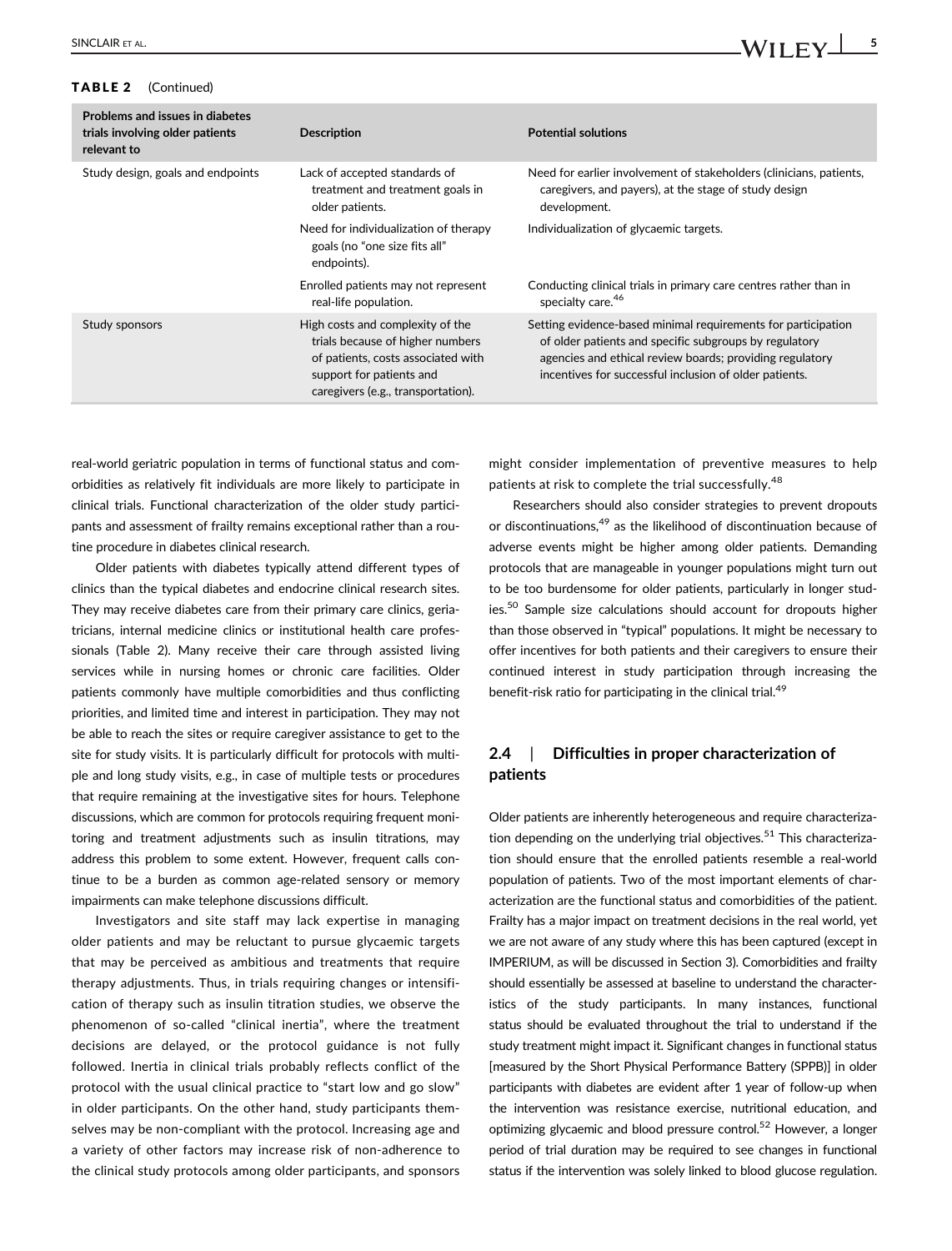#### TABLE 3 Tools to assess frailty, functional status and comorbidities

| <b>Tool</b>                                                                                                                          | <b>Information provided</b>                                                                                                                                                                                                                                                                                                     | Clinical research and practice use                                                                                                                                                                                                     |
|--------------------------------------------------------------------------------------------------------------------------------------|---------------------------------------------------------------------------------------------------------------------------------------------------------------------------------------------------------------------------------------------------------------------------------------------------------------------------------|----------------------------------------------------------------------------------------------------------------------------------------------------------------------------------------------------------------------------------------|
| Functional status including frailty                                                                                                  |                                                                                                                                                                                                                                                                                                                                 |                                                                                                                                                                                                                                        |
| Fried Score <sup>53</sup>                                                                                                            | It is originally based on 5 components of physical<br>frailty (3 questions and 2 procedures). Questions<br>are based on weight loss, exhaustion and low<br>physical activity; and procedures measure gait<br>speed and hand grip strength. It is scored out of<br>5: 0 (robust/not frail); 1-2 (pre-frail), and 3-5<br>(frail). | It is less frequently used as it involves 2 practical<br>measures/procedures. It is also seen as a<br>physical frailty measure only.                                                                                                   |
| CSHA Clinical Frailty Scale <sup>54</sup>                                                                                            | It categorizes frailty as: very fit, well, well with<br>treated comorbid disease, apparently vulnerable,<br>mildly frail, moderately frail or severely frail.                                                                                                                                                                   | Visual representation and description in<br>7 categories; easy to apply; and good for<br>encouraging clinicians to think of frailty in<br>clinical settings.                                                                           |
| CSHA frailty index <sup>54,55</sup>                                                                                                  | Original model calculates relative frailty, fitness and<br>severity based on 70 deficits that include<br>presence and severity of current diseases, ability<br>in ADLs, and physical signs from clinical and<br>neurologic exams.                                                                                               | It is not practical to use in clinical setting unless it<br>is represented by the shorter electronic frailty<br>index, which can be captured on electronic<br>primary care databases in some countries using<br>routine clinical data. |
| FRAIL Scale <sup>56</sup>                                                                                                            | It is based on 5 components: fatigue, resistance,<br>ambulation, illness and loss of weight. It is scored<br>from 0 to 5, with 3-5 termed as frail, 1-2 as pre-<br>frail, and 0 as robust. It has high predictive value<br>for future disability.                                                                               | It does not require face-to-face consultation. It is<br>now becoming measure of choice in many<br>clinical settings and clinical trials. It is validated<br>in multiple populations.                                                   |
| Short Physical Performance Battery<br>(SPPB) <sup>57</sup>                                                                           | It is an evaluation tool for lower limb function that<br>combines gait speed, chair stands and balance<br>tests. It has high predictive ability for mortality,<br>care home admission and future disability.                                                                                                                    | It requires little training. It is a quick assessment<br>that is becoming a standard objective measure<br>of functional change in clinical trials involving<br>older people.                                                           |
| Gait Speed <sup>58</sup>                                                                                                             | It uses gait speed as a measure of functional<br>capacity and predictor of health outcomes. Low<br>gait speed can predict higher risk of<br>hospitalization and need for a caregiver.                                                                                                                                           | This is one of the three domains of evaluation in<br>the SPPB. It is easy to measure and there are<br>population-based reference values available.                                                                                     |
| Electronic frailty index (eFI) <sup>59</sup>                                                                                         | It categorizes presence of frailty as mild, moderate<br>or severe based on existing electronic health<br>records in primary care in the UK without<br>additional assessments being required. It uses<br>36 deficits based on 2171 read codes.                                                                                   | It is not a diagnostic tool, but a risk stratification<br>tool. When the score is high (indicating<br>probable presence of frailty), direct clinical<br>evaluation is required for diagnosis.                                          |
| <b>CSHA functional scale</b>                                                                                                         | It scores based on 12 ADLs as 0 (independent in<br>carrying the ADL), 1 (needs assistance), or<br>2 (incapable).                                                                                                                                                                                                                | $\overline{\phantom{0}}$                                                                                                                                                                                                               |
| Comorbidity                                                                                                                          |                                                                                                                                                                                                                                                                                                                                 |                                                                                                                                                                                                                                        |
| Cumulative illness rating scale (CIRS) <sup>60</sup>                                                                                 | A measure of multimorbidity and particularly of the<br>burden of chronic medical illness. It has<br>14 individual system scores, giving a score of<br>$0 - 56.$                                                                                                                                                                 | After previous training, the CIRS has good inter-<br>and intra-rater reliability. It can be used in<br>community/family practice.                                                                                                      |
| Charlson comorbidity index (CCI) and its<br>adaptations (Deyo CCI, Romano CCI,<br>D'Hoore CCI, Ghali CCI, Quan CCI) <sup>61,62</sup> | It predicts the 1-year mortality for an individual<br>with a range of comorbidities.                                                                                                                                                                                                                                            | It is a widely used and a recommended index<br>when outcome of interest is mortality.                                                                                                                                                  |
| Elixhauser comorbidity index (EI) <sup>63</sup>                                                                                      | It uses a comprehensive set of 30 comorbidities to<br>predict mortality. These are based on the<br>international classification of diseases (ICD).                                                                                                                                                                              | It is used to predict in-hospital resource use<br>and/or mortality.                                                                                                                                                                    |
| Index of coexisting disease (ICED) <sup>64</sup>                                                                                     | Each condition or limitation experienced by the<br>patient has a score based on its severity and<br>level of physical impairment.                                                                                                                                                                                               | It was initially shown as a strong predictor of<br>death in dialysis patients.                                                                                                                                                         |
| Chronic disease score (CDS) <sup>65</sup>                                                                                            | It uses medications to identify comorbidities.                                                                                                                                                                                                                                                                                  |                                                                                                                                                                                                                                        |
| RxRisk and RxRisk-V <sup>66</sup>                                                                                                    | It is an all-age risk assessment using outpatient<br>pharmacy database to identify chronic diseases<br>and predict future health care costs.                                                                                                                                                                                    | It is recommended when evaluating health care<br>utilization.                                                                                                                                                                          |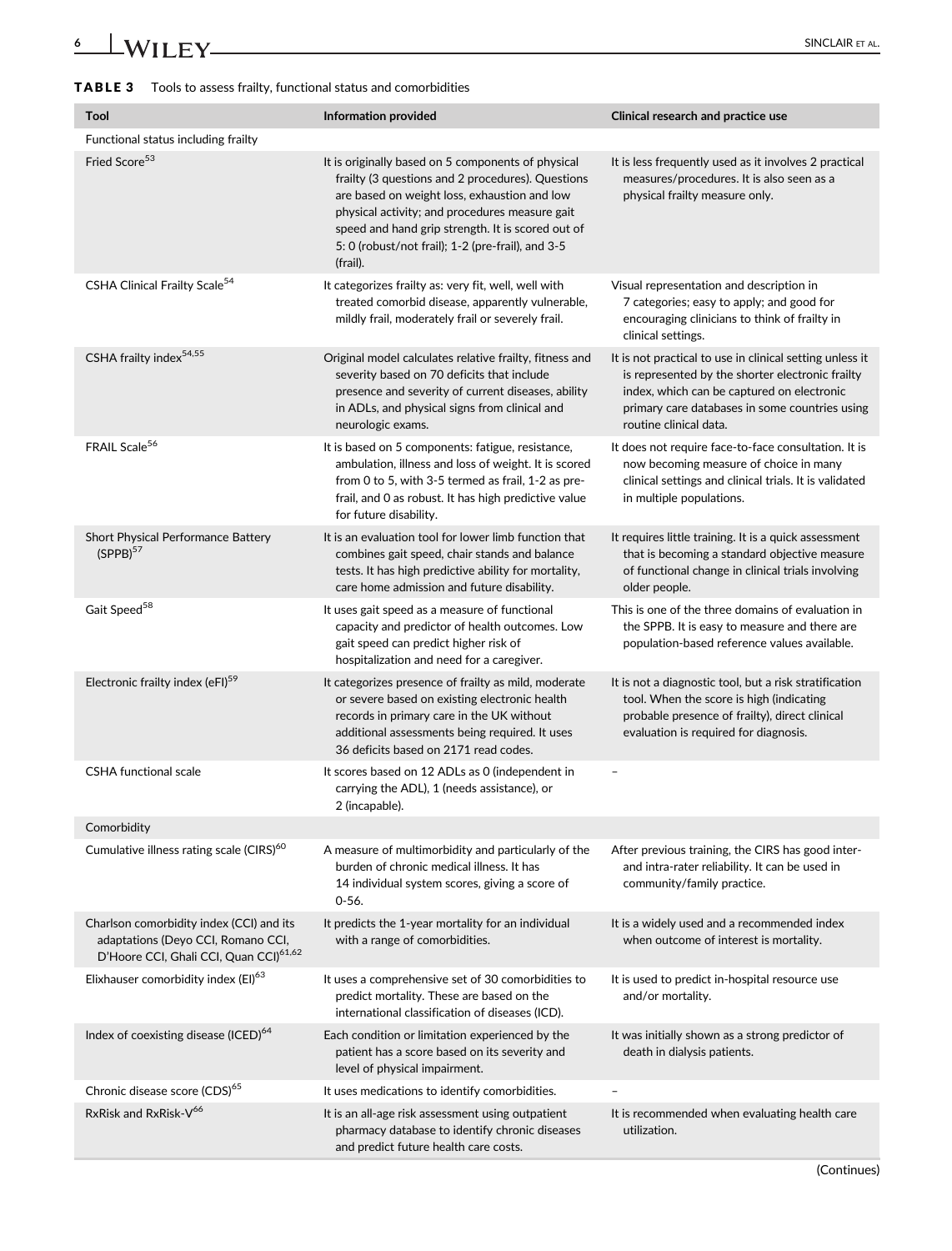### TABLE 3 (Continued)

| Tool                                               | Information provided                                                                                                                                                                                                                                                                                                 | Clinical research and practice use                                                                                                                                                                                                         |
|----------------------------------------------------|----------------------------------------------------------------------------------------------------------------------------------------------------------------------------------------------------------------------------------------------------------------------------------------------------------------------|--------------------------------------------------------------------------------------------------------------------------------------------------------------------------------------------------------------------------------------------|
| Cognitive function screening                       |                                                                                                                                                                                                                                                                                                                      |                                                                                                                                                                                                                                            |
| Mini-Mental State Examination (MMSE) <sup>67</sup> | It is usually scored out of 30, with a score less than<br>24 indicative of "cognitive impairment".                                                                                                                                                                                                                   | It is commonly used and highly validated in<br>different populations and languages. It can be<br>a disadvantage in poorly educated people or<br>those with poor vision. It is now copyrighted<br>and may require a fee to be paid for use. |
| Mini cog <sup>68</sup>                             | It consists of a 3-step test: Registration of 3 words,<br>a clock test and then the recall of the 3 words.                                                                                                                                                                                                           | It takes 3 min to complete; has varied scoring<br>systems, but easy to employ with minimal<br>training; less affected by language or<br>education. It has been validated in patients<br>with diabetes in primary care.                     |
| Montreal cog (MoCA) <sup>69</sup>                  | This is a rapid screening instrument for mild<br>cognitive impairment. It scores out of 30 points<br>and assesses attention and concentration,<br>executive functions, memory, language, visuo-<br>constructional skills, conceptual thinking,<br>calculations and orientation. A score of 26 is<br>rated as normal. | Is available in more than 40 languages/dialects<br>but not all versions have been validated. Now<br>requires a fee to have researchers trained in its<br>use.                                                                              |

Abbreviations: ADL, activity of daily living; CSHA, Canadian Study of Health and Aging.

There are no gold standard tools established to assess either functional status or comorbidities that could be consistently used in clinical diabetes trials but we do list some of the widely used tools (see Table 3). Recently, EMA provided guidance on the characterization of older patients in a reflection paper that recommends SPPB as the instrument that best fulfils criteria for the prognostic value, validation status, feasibility and ease-of-use, time needed, ease of investigator training and cost.13,57 The geriatric assessment tool, Gait Speed, was recommended as an alternative when SPPB use is not feasible in clinical trials.<sup>58</sup>

While not a standard procedure in diabetes clinical trials, assessment of the metabolic phenotype might help to understand better the probable disease progression, treatment modalities, intensity and goals of therapy of study participants.<sup>57</sup> A recent analysis identified different subtypes of adult-onset diabetes based on the clustering of clinical characteristics.<sup>57</sup> One phenotype was found to be typical for older people whose disease seems to have the mildest clinical course.<sup>51</sup> However, not all elements of phenotyping, which is based on body mass index, age at onset of diabetes, homoeostasis model assessment estimates of β-cell function (HOMA2-B) and insulin resistance (HOMA2-IR) and glutamic acid decarboxylase antibodies, are used routinely in diabetes trials or clinical practice.

#### 2.5 | Choice of clinical trial endpoints

In addition to endpoints such as HbA1c change, proportions of patients meeting HbA1c targets, weight change, change in fasting plasma glucose, or adverse events, other clinical trial endpoints reflecting changes relevant from patients' and caregivers' perspective may be useful for diabetes trials involving older people. When assessing efficacy of glucose-lowering therapy, clinical trial sponsors should consider the need to individualize glycaemic goals and avoid hypoglycaemia. Composite endpoints such as achievement of HbA1c goal of ≤7.0% (≤53.0 mmol/mol) without hypoglycaemia have been used in diabetes trials over the years. $70,71$  However, individualization of therapy goals remains unaddressed. We are aware of one dipeptidyl peptidase-4 inhibitor study that adopted individual glycaemic targets for older patients, $72$  but no detailed information is available about specific targets and the decision process in choosing them for individual patients.

#### 2.6 | Hypoglycaemia as a study endpoint

It is not clear which category of hypoglycaemia is most suitable as an endpoint or for inclusion in the composite primary endpoint relevant for older patients. A growing body of evidence supports the notion that all episodes of hypoglycaemia with blood glucose levels  $\le$  3.0 mmol/L (54.0 mg/dL) are relevant.<sup>73</sup> Apart from conferring risk of morbidities, such episodes negatively affect quality of life, result in reluctance to advance therapy and affect adherence to diabetes therapies. $74,75$  The most complete understanding of hypoglycaemia risk might come from continuous glucose monitoring studies that so far have rarely been performed in older patients with type 2 diabetes because of technical complexity and added burden of clinical trial procedures. Availability of novel continuous glucose monitoring systems and flash glucose monitoring may broaden the opportunity for use in older patients and detect otherwise overlooked episodes of hypoglycaemia, e.g., nocturnal episodes and episodes that patients are unaware of.<sup>76</sup>

However, considering only hypoglycaemia episodes (irrespective of severity) does not reflect the impact hypoglycaemia has on patients and caregivers. Assessment of discomfort and disruption created by hypoglycaemia is of importance for older patients. Thus, further study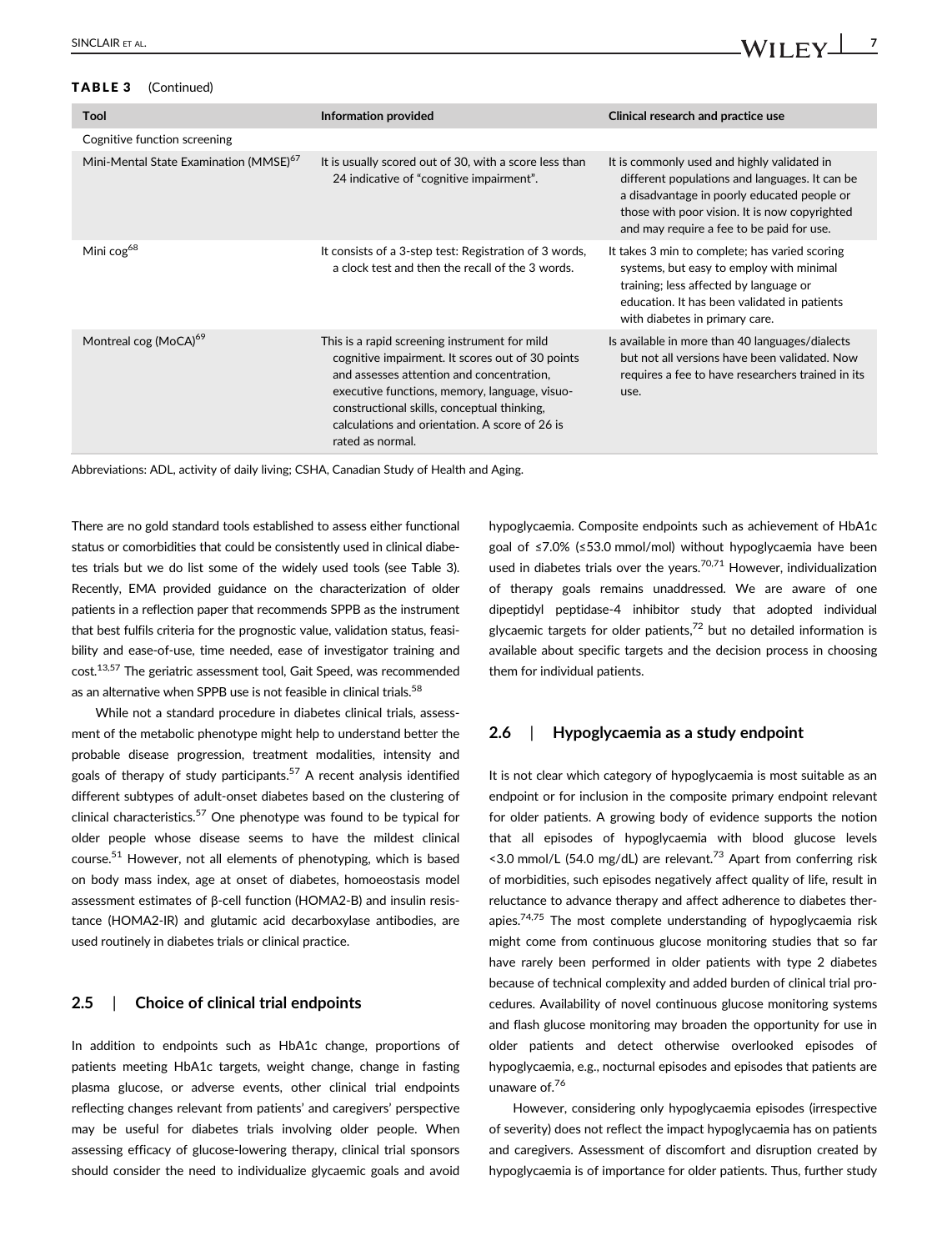8 SINCLAIR ET AL.

is needed to investigate outcome measures best suited for older patients, which would reflect the individual success of therapy and burden of associated hypoglycaemia. Patient-reported outcomes, measures of quality of life, costs of treatment and caregiver-reported outcomes may help to understand the full impact of the disease and treatment.

Because of limitations and problems encountered in randomized clinical trials, other types of clinical research may be better suited to evaluate certain aspects of glucose-lowering treatments among older individuals. Real-world evidence (RWE) studies that collect evidence in real clinical care, home or community settings may create the way to involve study participants who otherwise are not enrolled in clinical trials conducted at academic centres and research sites.<sup>77</sup> In addition, RWE research offers greater external validity in comparison with randomized clinical trials as they involve patients with coexisting illnesses and concomitant therapies.<sup>77</sup> Drawbacks of RWE research include the innate risk of study bias, inability to control variability, and limited ways to assure completeness and quality of data collected. These problems may be addressed to some extent through pragmatic studies that aim at preserving a real-world practice setting by minimizing inclusion and exclusion criteria and reducing the burden on participants by limiting the number and complexity of study visits and procedures.<sup>78</sup> However, pragmatic studies typically assess interventions delivered to randomized populations in an unblinded fashion. The unobtrusive collection of data makes pragmatic trials suitable for the collection of adverse events that are important for patients, such as cardiovascular events, death, disability or hospitalizations, but may limit possibilities of assessment of minor adverse events, signs, symptoms and quality of life. Importantly, RWE and pragmatic studies provide limited opportunities for functional characterization of study participants. Another important limitation of these studies is low sensitivity to detect hypoglycaemia. Studies based on retrospective collection of hypoglycaemia events using medical records or questionnaires may miss many hypoglycaemic episodes, leading to the underestimation of hypoglycaemia risk.<sup>79</sup> Reports of hypoglycaemic episodes that require hospital admission or emergency room visit may be considered reliable, as they are recorded and create a memorable and reportable experience.<sup>80</sup> However, these episodes account for only a minority of overall episodes.

# 3 | LEARNINGS FROM THE IMPERIUM TRIAL

#### 3.1 | The IMPERIUM trial

We conducted the IMPERIUM randomized controlled trial<sup>16</sup> to address the knowledge gap related to the use of novel glucoselowering therapies that per se do not increase risk of hypoglycaemia ("glucose-dependent mode of action") in older patients with type 2 diabetes. We enrolled vulnerable (moderately ill and/or frail) patients aged ≥65 years. While use of agents such as dipeptidyl peptidase-4 inhibitors and GLP-1 RAs seems to be justified in older patients who are more vulnerable to hypoglycaemia, these patients are frequently treated with agents that are "non-glucose dependent" in their blood glucose lowering action such as sulphonylureas and insulin. We compared two treatment strategies using several marketed oral antihyperglycaemic medications (OAMs) and injectable treatments (either GLP-1RA or insulin glargine). Strategy A adopted "glucose-dependent" therapies with non-sulphonylurea OAMs and GLP-1RAs if injectable therapy was needed. Strategy B reflected a more traditional treatment approach with sulphonylureas as a preferred OAM used either in monotherapy or in combination, and insulin glargine (100 units/mL) as a first-line injectable treatment, if needed. The trial assessed the relative success of Strategy A as compared with Strategy B in achieving and sustaining glycaemic control in the absence of episodes of clinically significant hypoglycaemia.

Many aspects of the design and study conduct were novel; therefore, we decided to begin the trial planned to last 72 weeks with an internal pilot phase involving approximately 20% of the full study population treated for at least 24 weeks. The results of this pilot study did not show a significant difference between the two treatment strategies ( $P = 0.67$ ). The conditional power for statistical significance of the primary outcome indicated low probability of the study success (conditional power = 0.05), and hence the study was terminated after the interim analysis. While the study is considered as "failed", the learnings from it might inform future research of this kind and are worthy of reporting to the clinical research community.

# 3.2 | Enrolling patients and characterizing study participants

Enrolment of patients at typical diabetes trial sites represented significant challenges, leading to extension of the enrolment period and searching for suitable patients at other endocrine/diabetes and primary care sites. One of the unique features of the trial was the attempt to characterize health and functional status of the enrolled patients to ensure that study participants not only met age criteria, but also were representative of the older population, i.e., they had comorbidities and/or were frail. We adopted the Total Illness Burden Index (TIBI) to assess comorbidities and Clinical Frailty Scale (CFS) Index to confirm eligibility criteria. While use of CFS is easier and intuitive, adoption of TIBI required more effort. In the IMPERIUM trial, TIBI was calculated by a clinician based on the patients' responses to 15 questions. Scores calculated during the study were sent to the coordinating centre for validation. These tools helped to identify vulnerable patients, but we found that mean TIBI and CFS scores were relatively low; mean  $\pm$  SD of TIBI = 3.8  $\pm$  2.4 and CFS = 4.1  $\pm$  0.6, with only one-third of the study subjects at least moderately ill and frail. Thus, we had enrolled patients who were healthier and functioning better than we expected. Interestingly, we did not note differences between patients with high and low TIBI and CFS scores in terms of likelihood of reaching treatment target, developing hypoglycaemia or decreasing HbA1c. We noted that investigators tended to assign a higher HbA1c target (7.5%-7.9%, 59-63 mmol/mol)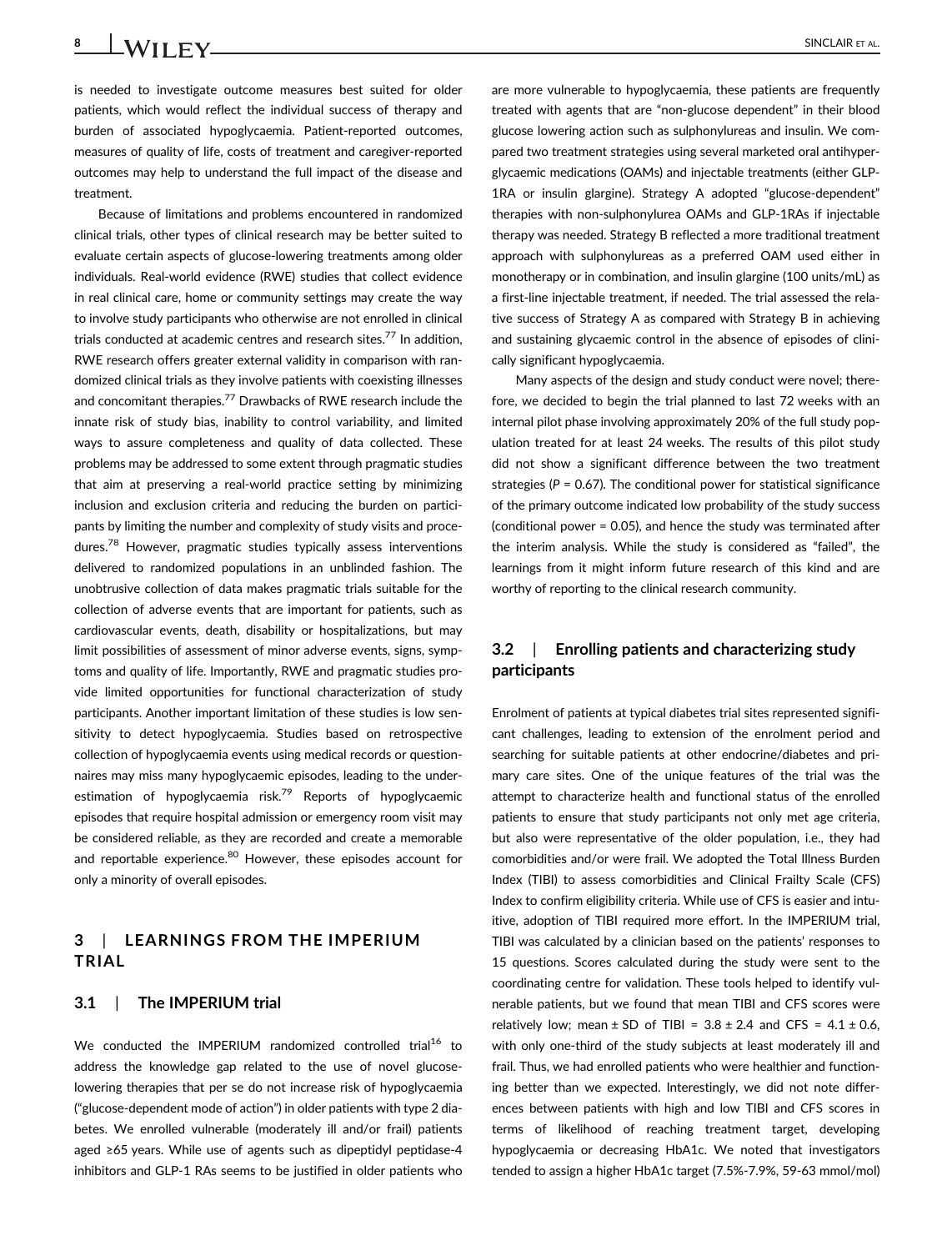to patients with a higher CFS at baseline (≥5). Based on this experience, we recommend that future trials should seek sites that are able to enrol more study participants who are ill and frail. Researchers should seek study sites other than diabetes and endocrine clinics. Primary care practices, geriatric clinics, community-based clinics and services, and long-care facilities might offer greater access to potential study participants. Identifying such centres and establishing collaboration poses additional challenges. Table 2 provides suggestions to help establish such new research sites. We strongly recommend functional characterization of study participants either with CSF or another simple tool. We also suggest setting stringent eligibility criteria related to the health and functional status, otherwise healthier and fitter study participants are likely to be enrolled.

#### 3.3 | Choosing individualized treatment goals

Investigators in our study had a choice of allocating three different target HbA1c values to patients: 7.5%-7.9% (59-63 mmol/mol); 7.0%-7.4% (53-57 mmol/mol); and <7.0% (<53 mmol/mol). Treatment was to be adjusted, either uptitrated or intensified if actual HbA1c was higher than the target value. Investigators could choose a specific target based on their best clinical judgement; however, some guidance was provided in the protocol. Assessment criteria included patients' dependence on others, cognitive and functional status, risk of hypoglycaemia, duration of diabetes, presence of complications and comorbidities, and life expectancy. Overall, the most stringent goal of HbA1c <7.0% (<53 mmol/mol) was chosen in approximately 50% of trial participants, while the highest HbA1c goal was chosen for approximately 12%; consistent with the overall better than expected health of enrolled patients. We tried to evaluate the impact of patient characteristics on the selection of individualized treatment targets.

Of several determinants, high baseline HbA1c (≥8.5% or ≥69 mmol/mol) and CFS score of ≥5 positively correlated with the choice of the highest target HbA1c values. There was no correlation between the target HbA1c chosen and gender, body mass index <35 kg/m<sup>2</sup>, previous sulphonylurea use, TIBI score or presence of renal disease. This might reflect lack of understanding among investigators on how frailty or comorbidities should impact treatment choice.

# 3.4 | Treatment strategies versus specific treatments

The IMPERIUM study evaluated treatment strategies rather than specific treatments. We believe that such studies are needed, taking into consideration the growing variety of therapeutics available to patients and clinicians. While clinical trials sponsored by pharmaceutical companies typically investigate specific drugs, studies evaluating more real-life scenarios are presumably clinically more relevant. Another advantage was that the investigators had freedom to use multiple drugs from the same therapeutic class at variable doses. This was possible as study participants were provided prescription cards rather than dispensing drugs. However, it also turned out to be difficult for the clinical study staff, who are more accustomed to simple and straightforward treatment requirements.

#### 3.5 | Clinical inertia

Despite the familiarity with OAMs and injectable treatments used in the trial, and that all treatments were to be used in accordance with the product labels, we noted the problem of clinical inertia within the trial. The trial investigators tended to delay the decision to uptitrate and/or intensify the treatment despite the patient not reaching the individual HbA1c target at consecutive visits. As pursuing glycaemic goals was pivotal for the success of the study that meant to provide a conclusive answer to the main hypothesis tested, we had to implement additional monitoring of the trial decisions. Investigators were contacted and reminded about the action needed (dose adjustment of existing treatment or prescribing next line therapy) if no change of treatment was recorded at two consecutive visits at which HbA1c remained above the individualized target value. Overall, approximately 60% of patients achieved their HbA1c target value at the last study visit (65.3% with Strategy A and 59.1% with Strategy B). Within each treatment group, patients with HbA1c ≥8.5% (≥69 mmol/mol) at baseline probably experience more clinical inertia than those who had lower HbA1c (Strategy A: P = 0.049; Strategy B: P = 0.048).

#### 3.6 | Defining hypoglycaemia, the right way

The primary endpoint of the trial was a composite outcome of achieving and maintaining target HbA1c while avoiding clinically relevant hypoglycaemia. We defined clinically relevant hypoglycaemia as episodes of severe hypoglycaemia; repeated episodes of hypoglycaemia as confirmed by blood glucose level of ≤70 mg/dL (≤3.9 mmol/L) causing significant disruption of the patient's activity; or repeated episodes of hypoglycaemia with blood glucose level of <54 mg/dL (<3.0 mmol/L). While the composite endpoint aimed to reflect clinically meaningful problems of treatment risk-benefit balance, this definition of clinically relevant hypoglycaemia was found to be too stringent. It disregarded a clear majority of hypoglycaemia episodes as "not relevant", leading to the conclusion that both treatment strategies were similar in terms of clinical outcomes. The lower risk of total, documented symptomatic and asymptomatic hypoglycaemia with Strategy A was not considered during the decision to terminate the trial even though these findings are highly relevant for clinical practice. Very few "clinically relevant hypoglycaemia" episodes were reported in our trial despite the significant improvement in mean HbA1c. Adoption of less stringent definitions in future research might help in capturing all clinically relevant episodes. The recent position statement, proposed by the International Hypoglycaemia Study Group and adopted by the ADA, EASD and EMA among others, offers a more useful endpoint for future trials.<sup>73</sup>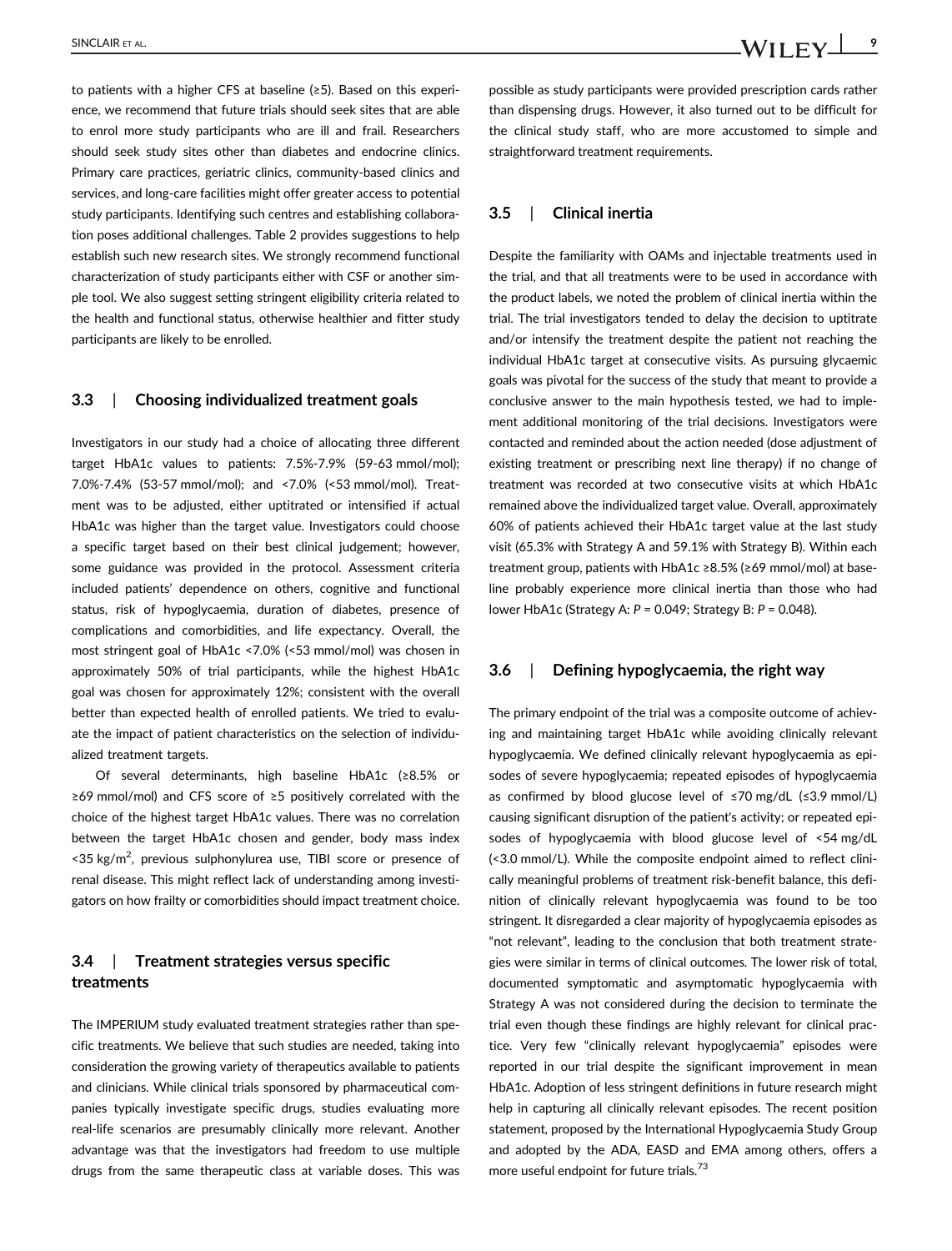# 4 | CONCLUSIONS AND FUTURE PERSPECTIVES

In conclusion, we believe that assessment of efficacy and safety of glucose-lowering treatments among older patients with diabetes remains suboptimal. With the growing population of older people with diabetes, it becomes an urgent and relevant challenge that needs to be addressed in future clinical research. To identify appropriate glucose-lowering treatments or treatment regimens, a paradigm shift is warranted in conducting clinical trials in older adults. Studies that are more thorough, conducted in patients with comorbidities and impaired functional status, and with various degrees of frailty are necessary to understand fully the riskbenefit ratio of therapies used in older individuals. While conducting diabetes clinical trials in older people poses significant operational challenges, including the need to reach atypical research sites, it is nevertheless a broad societal responsibility to ensure that such trials take place. Successful completion of trials requires new strategies to improve enrolment, study design and adoption of study endpoints to ensure retention of patients in the trials and compliance with the protocol. More research is needed for informed therapy goal-setting, to allow individualization of treatment targets and to adopt clinical trial endpoints representing benefits and risks that are most relevant from the perspective of older patients and their caregivers.

#### ACKNOWLEDGMENTS

The authors acknowledge Dr Shirin Ghodke (Ph.D.), employee of Eli Lilly Services India Pvt. Ltd., Bangalore, India, for writing and editorial support.

#### CONFLICT OF INTEREST

S.A.J. has received personal fees from Eli Lilly and Merck. H.S.R. has received fees from Novo Nordisk, Sanofi Aventis, Zealand Pharma, and Eli Lilly for advisory board meetings and consultancy; and personal and speaker fees from Novo Nordisk. R.E.P. reports consulting fees from Boehringer-Ingelheim, Eisai, Inc., GlaxoSmithKline, Glytec, LLC, Pfizer, Janssen and Mundipharma; grants from Lexicon Pharmaceuticals; speaker and consulting fees from AstraZeneca; grants and consulting fees from Ligand Pharmaceuticals, Inc., Eli Lilly, Sanofi and Merck; grants, speaker fees and consulting fees from Novo Nordisk and Takeda; personal consulting fees from Sanofi US Services, Inc., outside the submitted work. Except for consulting fees in February 2018 and June 2018 from Sanofi US Services, Inc., services by R.E.P. were paid for directly to AdventHealth, a nonprofit organization. A.F. has served on advisory boards for Boehringer Ingelheim, Eli Lilly, Astra Zeneca; as a consultant for Eli Lilly, Sanofi, Boehringer-Ingelheim, MSD, and on speaker bureaus for Astra Zeneca, Boehringer Ingelheim, Eli Lilly, and Sanofi. R.J.H. and J.K. are employees and stockholders of Eli Lilly and Company, USA, while R.D. is a former employee of Eli Lilly and Company, USA.

#### AUTHOR CONTRIBUTIONS

All the authors have contributed towards the conception of the review article and the generation of review outline and all subsequent drafts. All authors participated in the writing, critical reviewing, and approval of the final draft for submission.

#### ORCID

Alan J. Sinclair **b** https://orcid.org/0000-0001-6712-7805 Simon R. Heller **b** https://orcid.org/0000-0002-2425-9565 Richard E. Pratley Dhttps://orcid.org/0000-0002-2912-1389

#### REFERENCES

- 1. International Diabetes Federation (IDF). IDF Diabetes Atlas. 8th ed. Brussels, Belgium: International Diabetes Federation; 2017. https://diabetesatlas.org/IDF\_Diabetes\_Atlas\_8e\_interactive\_EN. Accessed August 1, 2019.
- 2. Centers for Disease Control and Prevention. National Diabetes Statistics Report; 2017. https://www.cdc.gov/diabetes/pdfs/data/statistics/ national-diabetes-statistics-report.pdf. Accessed June 24, 2019.
- 3. Kirkman MS, Briscoe VJ, Clark N. et al; Consensus Development Conference on Diabetes and Older Adults. Diabetes in older adults: a consensus report. J Am Geriatr Soc. 2012;60:2342-2356.
- 4. American Diabetes Association. 12. Older adults: standards of medical care in diabetes-2019. Diabetes Care. 2019;42:S139-S147.
- 5. Abdelhafiz AH, Koay L, Sinclair AJ. The effect of frailty should be considered in the management plan of older people with type 2 diabetes. Future Sci OA. 2016;2:FSO102.
- 6. Kantor ED, Rehm CD, Haas JS, Chan AT, Giovannucci EL. Trends in prescription drug use among adults in the United States from 1999-2012. JAMA. 2015;314:1818-1831.
- 7. Qato DM, Wilder J, Schumm LP, Gillet V, Alexander GC. Changes in prescription and over-the-counter medication and dietary supplement use among older adults in the United States, 2005 vs 2011. JAMA Intern Med. 2016;176:473-482.
- 8. Maher RL, Hanlon J, Hajjar ER. Clinical consequences of polypharmacy in elderly. Expert Opin Drug Saf. 2014;13:57-65.
- 9. Sinclair A, Dunning T, Rodriguez-Mañas L. Diabetes in older people: new insights and remaining challenges. Lancet Diabetes Endocrinol. 2015;3: 275-285.
- 10. Meneilly GS, Cheung E, Tuokko H. Counterregulatory hormone responses to hypoglycemia in the elderly patient with diabetes. Diabetes. 1994;43:403-410.
- 11. Abdelhafiz AH, Rodriguez-Mañas L, Morley JE, Sinclair AJ. Hypoglycemia in older people - a less well recognized risk factor for frailty. Aging Dis. 2015;6:156-167.
- 12. ICH Steering Committee. Studies in support of special populations: Geriatrics. ICH harmonized tripartite guideline; 1993. https://www. ich.org/fileadmin/Public\_Web\_Site/ICH\_Products/Guidelines/ Efficacy/E7/Step4/E7\_Guideline.pdf. Accessed February 1, 2019.
- 13. European Medicines Agency. Reflection paper on physical frailty: instruments for baseline characterization of older populations in clinical trials (no. EMA/CHMP/778709/2015); 2018. https://www.ema.europa. eu/en/documents/scientific-guideline/reflection-paper-physical-frailtyinstruments-baseline-characterisation-older-populations-clinical\_en.pdf. Accessed February 1, 2019.
- 14. European Medicines Agency. Reflection paper on the pharmaceutical development of medicines for use in the older population (no. EMA/ CHMP/QWP/292439/2017; online); 2017. https://www.ema.europa. eu/en/documents/scientific-guideline/reflection-paper-pharmaceuticaldevelopment-medicines-use-older-population-first-version\_en.pdf. Accessed February 1, 2019.
- 15. ICH E7 Implementation status. E7 Clinical trials in geriatric population; 1993. https://www.ich.org/page/efficacy-guidelines. Accessed February 1, 2019.
- 16. Heller SR, Pratley RE, Sinclair A, et al. Glycaemic outcomes of an individualized treatMent aPproach for oldER vulnerable patlents: a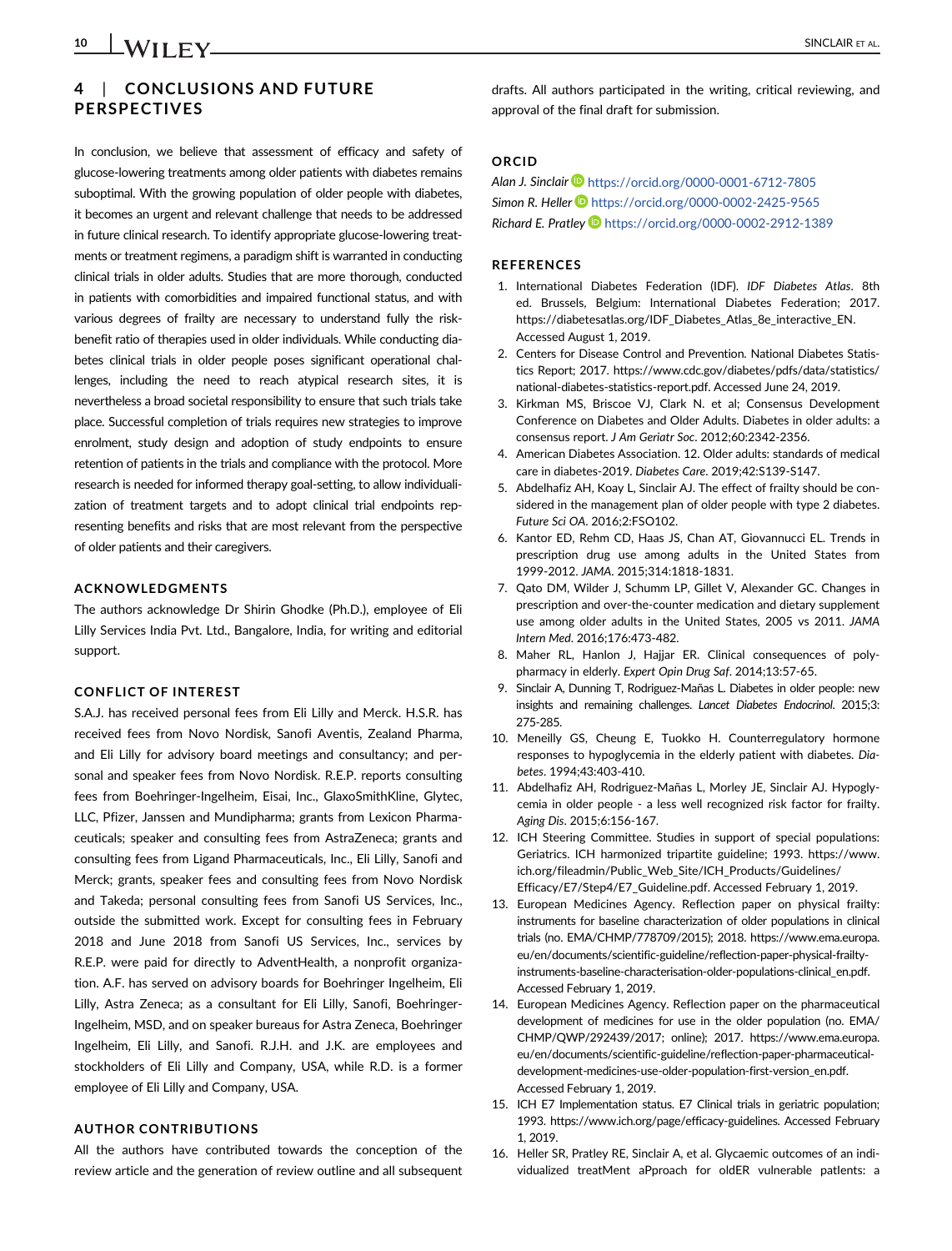randomized, controlled stUdy in type 2 diabetes mellitus (IMPERIUM). Diabetes Obes Metab. 2018;20:148-156.

- 17. Garber AJ, Abrahamson MJ, Barzilay JI, et al. Consensus statement by the American Association of Clinical Endocrinologists and American College of Endocrinology on the comprehensive type 2 diabetes management algorithm–2019 executive summary. Endocr Pract. 2019;25: 69-100.
- 18. Lipska KJ, Ross JS, Miao Y, Shah ND, Lee SJ, Steinman MA. Potential overtreatment of diabetes mellitus in older adults with tight glycemic control. JAMA Intern Med. 2015;175:356-362.
- 19. Tseng CL, Soroka O, Maney M, Aron DC, Pogach LM. Assessing potential glycemic overtreatment in persons at hypoglycemic risk. JAMA Intern Med. 2014;174:259-268.
- 20. Arnold SV, Lipska KJ, Wang J, Seman L, Mehta SN, Kosiborod M. Use of intensive glycemic management in older adults with diabetes mellitus. J Am Geriatr Soc. 2018;66:1190-1194.
- 21. UK Prospective Diabetes Study (UKPDS) Group. Effect of intensive blood-glucose control with metformin on complications in overweight patients with type 2 diabetes (UKPDS 34). Lancet. 1998;352:854- 865. Erratum in Lancet. 1998;352(9139):1558.
- 22. UK Prospective Diabetes Study (UKPDS) Group. Intensive bloodglucose control with sulphonylureas or insulin compared with conventional treatment and risk of complications in patients with type 2 diabetes (UKPDS 33). Lancet. 1998;352:837-853.
- 23. Gerstein HC, Miller ME, Byington RP, et al. Effects of intensive glucose lowering in type 2 diabetes. Action to control cardiovascular risk in diabetes study group. N Engl J Med. 2008;358:2545-2559.
- 24. Miller ME, Bonds DE, Gerstein HC. et al; for the ACCORD Investigators. The effects of baseline characteristics, glycaemia treatment approach, and glycated haemoglobin concentration on the risk of severe hypoglycaemia: post hoc epidemiological analysis of the ACCORD study. BMJ. 2010;340:b5444.
- 25. Patel A, MacMahon S, Chalmers J, et al. Intensive blood glucose control and vascular outcomes in patients with type 2 diabetes. ADVANCE collaborative group. N Engl J Med. 2008;358:2560- 2572.
- 26. Duckworth W, Abraira C, Moritz T. et al; VADT Investigators. Glucose control and vascular complications in veterans with type 2 diabetes. N Engl J Med. 2009;360:129-139.
- 27. Duckworth WC, Abraira C, Moritz TE. et al; Investigators of the VADT. The duration of diabetes affects the response to intensive glucose control in type 2 subjects: the VA diabetes trial. J Diabetes Complications. 2011;25:355-361.
- 28. Shorr RI, Ray WA, Daugherty JR, Griffin MR. Incidence and risk factors for serious hypoglycemia in older persons using insulin or sulfonylureas. Arch Intern Med. 1997;157:1681-1686.
- 29. Huang ES, Laiteerapong N, Liu JY, John PM, Moffet HH, Karter AJ. Rates of complications and mortality in older patients with diabetes mellitus: the diabetes and aging study. JAMA Intern Med. 2014;174: 251-258.
- 30. Bansal N, Dhaliwal R, Weinstock RS. Management of diabetes in the elderly. Med Clin North Am. 2015;99:351-377.
- 31. Hamada S, Gulliford MC. Antidiabetic and cardiovascular drug utilisation in patients diagnosed with type 2 diabetes mellitus over the age of 80 years: a population-based cohort study. Age Ageing. 2015;44:566-573.
- 32. Zinman B, Wanner C, Lachin JM. et al; EMPA-REG OUTCOME Investigators. Empagliflozin, cardiovascular outcomes, and mortality in type 2 diabetes. N Engl J Med. 2015;373:2117-2128.
- 33. Neal B, Perkovic V, Matthews DR. Canagliflozin and cardiovascular and renal events in type 2 diabetes. N Engl J Med. 2017;377:2099.
- 34. Wiviott SD, Raz I, Bonaca MP. et al; DECLARE–TIMI 58 Investigators. Dapagliflozin and cardiovascular outcomes in type 2 diabetes. N Engl J Med. 2019;380:347-357.
- 35. Marso SP, Daniels GH, Brown-Frandsen K. et al; LEADER Steering Committee; LEADER Trial Investigators. Liraglutide and cardiovascular outcomes in type 2 diabetes. N Engl J Med. 2016;375:311-322.
- 36. Marso SP, Bain SC, Consoli A, et al; SUSTAIN-6 Investigators. Semaglutide and cardiovascular outcomes in patients with type 2 diabetes. N Engl J Med. 2016;375:1834-1844.
- 37. Hernandez AF, Green JB, Janmohamed S, et al. Albiglutide and cardiovascular outcomes in patients with type 2 diabetes and cardiovascular disease (harmony outcomes): a double-blind, randomised placebo-controlled trial. Lancet. 2018;392:1519-1529.
- 38. Gerstein HC, Colhoun HM, Dagenais GR, et al. Dulaglutide and cardiovascular outcomes in type 2 diabetes (REWIND): a double-blind, randomised placebo-controlled trial. Lancet. 2019;394:121-130.
- 39. Pratley RE, Emerson SS, Franek E. et al; on behalf of the DEVOTE Study Group. Cardiovascular safety and severe hypoglycaemia benefit of insulin degludec versus insulin glargine U100 in patients with type 2 diabetes aged 65 years or older: results from DEVOTE (DEVOTE 7). Diabetes Obes Metab. 2019;21:1625-1633.
- 40. Gilbert MP, Bain SC, Franek E. et al; and the LEADER Publication Committee on behalf of the LEADER Trial Investigators. Effect of liraglutide on cardiovascular outcomes in elderly patients: a post hoc analysis of a randomized controlled trial. Ann Intern Med. 2019;170: 423-426.
- 41. Radholm K, Wu JH, Wong MG, et al. Effects of sodium-glucose cotransporter-2 inhibitors on cardiovascular disease, death and safety outcomes in type 2 diabetes - a systematic review. Diabetes Res Clin Pract. 2018;140:118-128.
- 42. Kohler S, Zeller C, Iliev H, Kaspers S. Safety and tolerability of empagliflozin in patients with type 2 diabetes: pooled analysis of phase I-III clinical trials. Adv Ther. 2017;34:1707-1726.
- 43. Drucker DJ. The ascending GLP-1 road from clinical safety to reduction of cardiovascular complications. Diabetes. 2018;67:1710-1719.
- 44. Schwartz AV. Diabetes, bone and glucose-lowering agents: clinical outcomes. Diabetologia. 2017;60:1170-1179.
- 45. Germino FW. Noninsulin treatment of type 2 diabetes mellitus in geriatric patients: a review. Clin Ther. 2011;33:1868-1882.
- 46. Crome P, Cherubini A, Oristrell J. The PREDICT (increasing the participation of the elderly in clinical trials) study: the charter and beyond. Expert Rev Clin Pharmacol. 2014;7:457-468.
- 47. Cruz-Jentoft AJ, Carpena-Ruiz M, Montero-Errasquin B, Sanchez-Castellano C, Sanchez-Garcia E. Exclusion of older adults from ongoing clinical trials about type 2 diabetes mellitus. J Am Geriatr Soc. 2013;61:734-738.
- 48. Slymen DJ, Drew JA, Elder JP, Williams SJ. Determinants of noncompliance and attrition in the elderly. Int J Epidemiol. 1996;25: 411-419.
- 49. Mody L, Miller DK, McGloin JM, et al. Recruitment and retention of older adults in aging research. J Am Geriatr Soc. 2008;56:2340-2348.
- 50. Luepker RV. Recruitment and retention of patients and site management. 2019; https://www.socra.org/publications/past-socra-sourcearticles/recruitment-and-retention-of-patients-and-sitemanagement/. Accessed September 1, 2019.
- 51. Ahlqvist E, Storm P, Karajamaki A, et al. Novel subgroups of adultonset diabetes and their association with outcomes: a data-driven cluster analysis of six variables. Lancet Diabetes Endocrinol. 2018;6: 361-369.
- 52. Rodriguez-Manas L, Laosa O, Vellas B, et al. Effectiveness of a multimodal intervention in functionally impaired older people with type 2 diabetes mellitus. J Cachexia Sarcopenia Muscle. 2019;10: 721-733.
- 53. Fried LP, Tangen CM, Walston J, et al. Frailty in older adults: evidence for a phenotype. J Gerontol A Biol Sci Med Sci. 2001;56:M146-M156.
- 54. Rockwood K, Song X, MacKnight C, et al. A global clinical measure of fitness and frailty in elderly people. CMAJ. 2005;173:489-495.